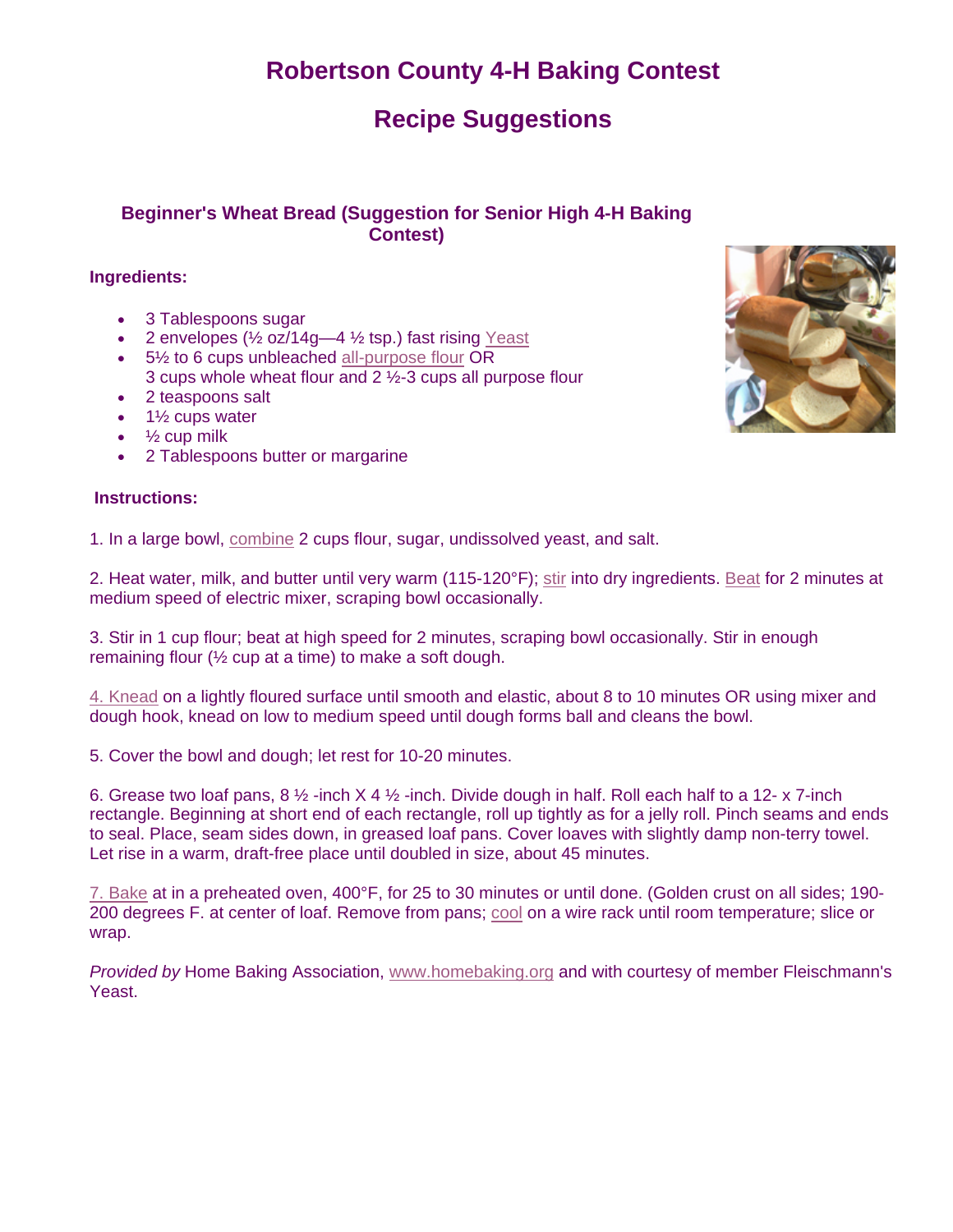### **Our Favorite Blueberry Muffins (Suggestion for 5<sup>th</sup> Grade 4-H)**

### Intredients

- 6 Tablespoons butter 3/4 cup sugar 2 eggs 2 cups Unbleached All-Purpose Flour 2 teaspoons baking powder 1/2 teaspoon salt 1/2 cup milk 2 teaspoons vanilla 1 1/2 to 2 cups blueberries, either fresh or frozen, wild Maine berries preferred
- 1 Tablespoon sugar mixed with 1/2 teaspoon cinnamon (optional)



Preparation: Preheat your oven to 375°F. Grease 12 muffin cups generously; a vegetable oil pan spray works well. In a large mixing bowl, cream together the butter and sugar until they're light and fluffy. Add the eggs, one at a time, beating well after each addition. In a separate bowl, whisk together the flour, baking powder and salt. Add the dry ingredients to the creamed mixture, and beat well. Stir in the milk and vanilla, mixing only until smooth. Quickly stir in the berries.

Fill the muffin cups 3/4 to almost full, using all of the batter. Sprinkle with the cinnamon-sugar. Bake the muffins for 30 minutes, until they're light golden brown; remove them from the oven and place the pan on a rack to cool for 10 minutes. After 10 minutes, run a knife around the edge of one muffin, and try to lift it out of the pan. (These muffins are very tender, and if they don't cool long enough, they'll crumble when you try to remove them from the pan.) If the muffin lifts out of the pan without crumbling, remove all of the muffins and cool them completely on a wire rack. If the muffin sticks or the top peels off, allow them to cool an additional 10 minutes, then try again. Yield: 12 muffins

Nutrition Analysis One serving (one 84 g muffin) provides 202 calories, 4 g protein, 18 g complex carbohydrates, 1 g dietary fiber, 13 g sugar, 179 mg sodium, 72 mg potassium, 78 RE vitamin A, 3 mg vitamin C, 1 mg iron, 95 mg calcium, 59 mg phosphorus. *Provided by King Arthur Flour*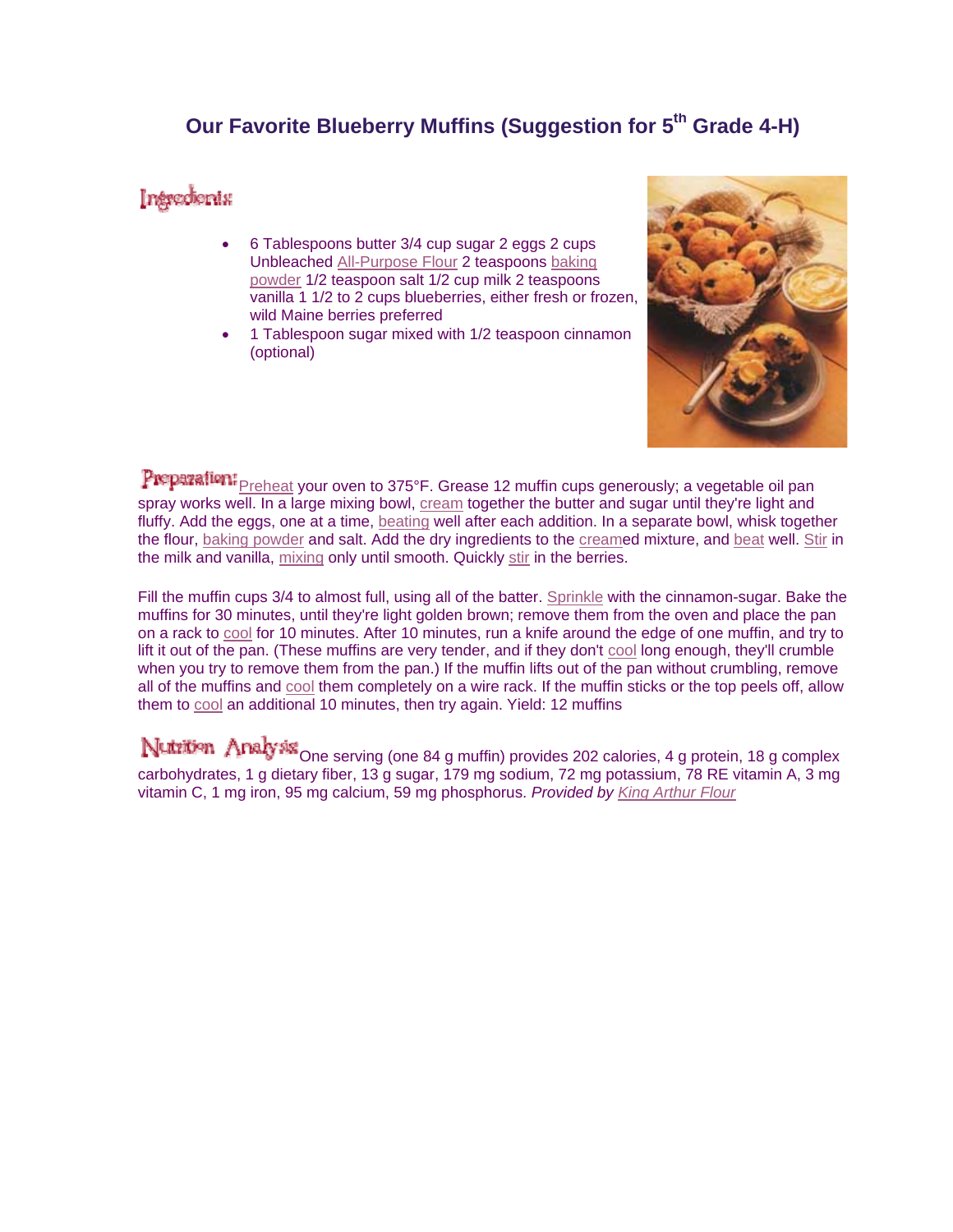## Intredents

- 1½ cup all-purpose flour
	- ½ cup sugar
	- ½ cup mashed cooked sweet potatoes or yams
	- ½ cup chopped pecans or walnuts
	- ¼ cup margarine or butter, melted
	- ½ cup milk
	- 2 tsp. baking powder
	- 1 tsp. ground cinnamon
	- ½ tsp. salt
	- ½ tsp. ground nutmeg
	- 1 egg
- 1 Tbsp. sugar

Preparation: Preheat oven to 400°F. Grease bottoms only of 12 medium muffin cups, 2½ x 1½ inches. Mix all ingredients except 1 Tbsp. sugar just until flour is moistened (batter will be lumpy). Divide batter evenly among cups (about two-thirds full). Sprinkle ¼ tsp. sugar over batter in each cup. Bake 18 to 20 minutes or until golden brown. Immediately remove from pan. *Provided by General Mills* 

#### Serves 12.

**Approximate Nutrition Analysis** (per serving): calories, 180; protein, 3 g; carbohydrate, 25 g; fat, 8 g; cholesterol, 20 mg; sodium, 230 mg.

# **Butter Pecan Muffins (Suggestion for 5<sup>th</sup> Grade 4-H)**

#### Ingredients

Original No-Stick Cooking Spray

- 1 1/2 cups **Martha White**® Self-Rising Flour
- 1 cup chopped pecans
- 1/2 cup firmly packed brown sugar
- 1 large egg, beaten
- 1/4 cup butter, melted and cooled
- 3/4 cup milk
- 1/2 teaspoon vanilla extract

#### Preparation Directions

- 1. HEAT oven to 400°F. Spray 10 muffin cups with no-stick cooking spray. Combine flour, pecans and brown sugar in large bowl; mix well.
- 2. COMBINE milk, butter, vanilla and egg in small bowl; blend well. Add to flour mixture; stir just until dry ingredients are moistened. Fill prepared muffin cups 2/3 full.
- 3. BAKE 15 minutes or until golden brown. Remove from pan; cool slightly. Serve warm.

**Prep Time: 12 min Cooking Time: 15 min Serving size: 10 muffins Recipe from Martha White.**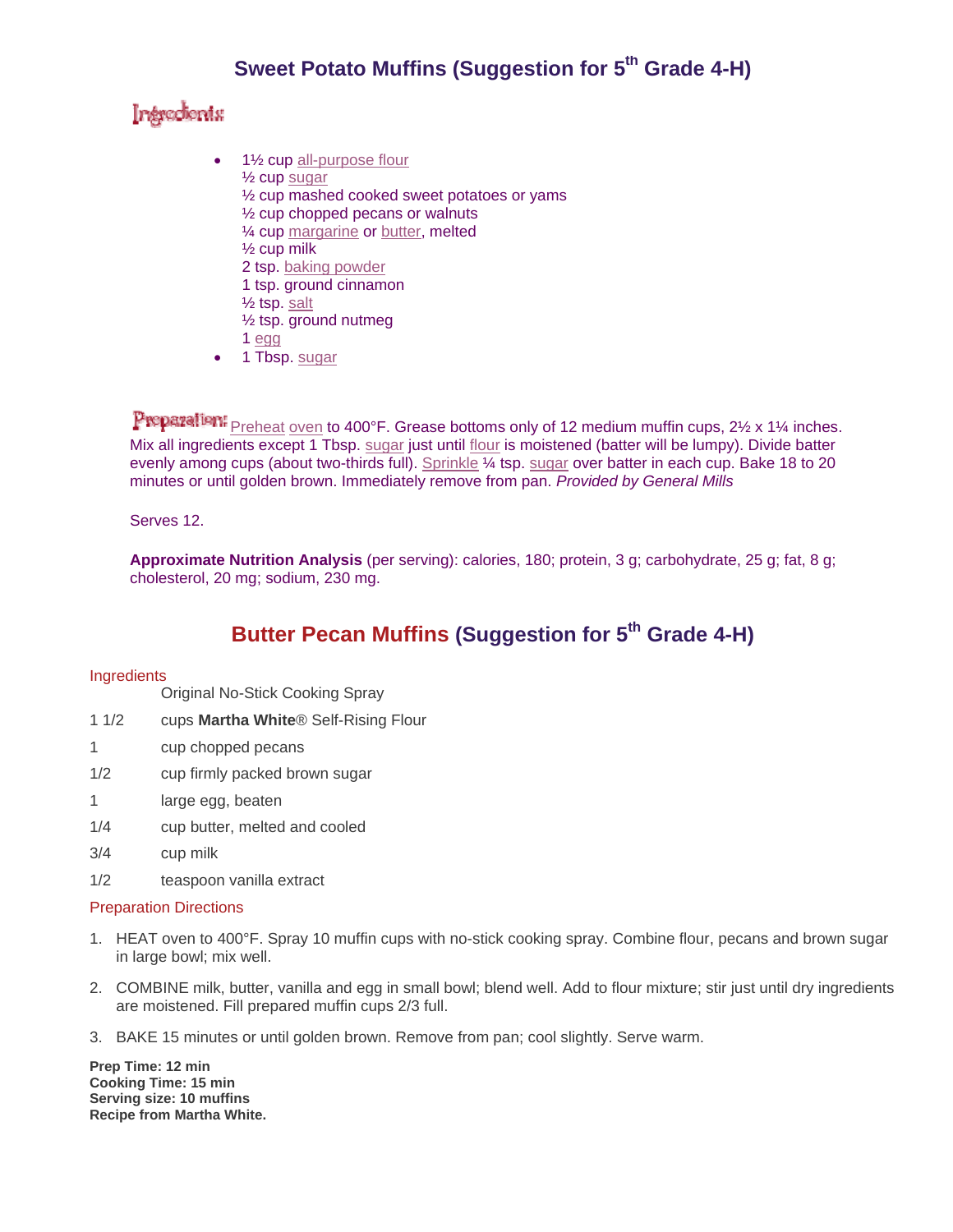# **Sugar Cookies (Suggestion for 6<sup>th</sup> Grade 4-H)**

### Introdents

- 1/3 cup Sue Bee Honey 1¼ cups sugar 1 cup oleo 2 eggs 3 tsp. almond extract 3 cups flour ¾ tsp. baking powder ½ tsp. baking soda
- 1 tsp. salt

Preparation: Beat together honey, sugar, oleo, and eggs. Mix in remaining ingredients. Refrigerate for 2 hours. Separate dough into fourths. Roll out one quarter of dough to a ¼-inch thickness on a floured surface. Cut out shapes with cookie cutters. Repeat with remaining dough. Bake on an ungreased cookie sheet at 375°F for about 9 minutes or until slightly browned. Do not overbake. *Provided by Sue Bee Honey*

## **Chocolate Chip Cookies (Suggestion for 6<sup>th</sup> Grade 4-H)**

*Prep Time: 10 minutes Cook Time: 10 minutes Makes: 16 servings, 1 Cookie each*

- 2-1/2 cups All-Purpose Unbleached Flour
	- 1 teaspoon baking soda
	- 1/4 teaspoon salt
	- $3/4$  cup margarine, melted, cooled  $(3/4$  cup =  $1-1/2$  sticks)
- 1-1/2 cups firmly packed brown sugar
	- 1egg
	- 2 teaspoons vanilla extract
	- 1cup semisweet chocolate morsels



- 1. Preheat oven to 350F. Combine flour, baking soda and salt; set aside.
- 2. Mix Blue Bonnet and sugar in large bowl. Add egg and vanilla; stir until well blended. Add flour mixture; mix well. Stir in chocolate morsels. Refrigerate dough 30 minutes before baking.
- 3. Drop by 1/4 cupfuls, 2-1/2 inches apart, onto ungreased baking sheets.
- 4. Bake 14 minutes, or until cookies harden around edges. (Centers will still be soft.) Let rest 2 minutes before removing to wire racks; cool completely.

#### Recipe from ConAgra Foods

| <b>Nutrition Facts</b>    |     |                 |     |
|---------------------------|-----|-----------------|-----|
| <b>Amount per Serving</b> |     |                 |     |
| <b>Calories</b>           | 265 |                 |     |
|                           |     | %Daily Value*   |     |
| <b>Total fat</b>          |     | 11 <sub>g</sub> | 16% |
| <b>Saturated fat</b>      |     | 3 <sub>g</sub>  | 17% |
| <b>Cholesterol</b>        |     | <b>12 MG</b>    | 4%  |
| <b>Sodium</b>             |     | <b>209 MG</b>   | 9%  |
| Carbohydrate              |     | 41 <sub>g</sub> | 14% |
| <b>Dietary fiber</b>      |     | 2 <sub>g</sub>  | 8%  |
| <b>Sugars</b>             |     | 26 <sub>g</sub> | 3%  |
| <b>Protein</b>            |     | 3g              | 7%  |
| Vitamin A                 |     |                 | 8%  |
| Vitamin C                 |     |                 | 0%  |
| Calcium                   | 2%  |                 |     |
| Iron                      |     |                 | 5%  |
|                           |     |                 |     |

\* Percent Daily Values are based on a 2,000 calorie diet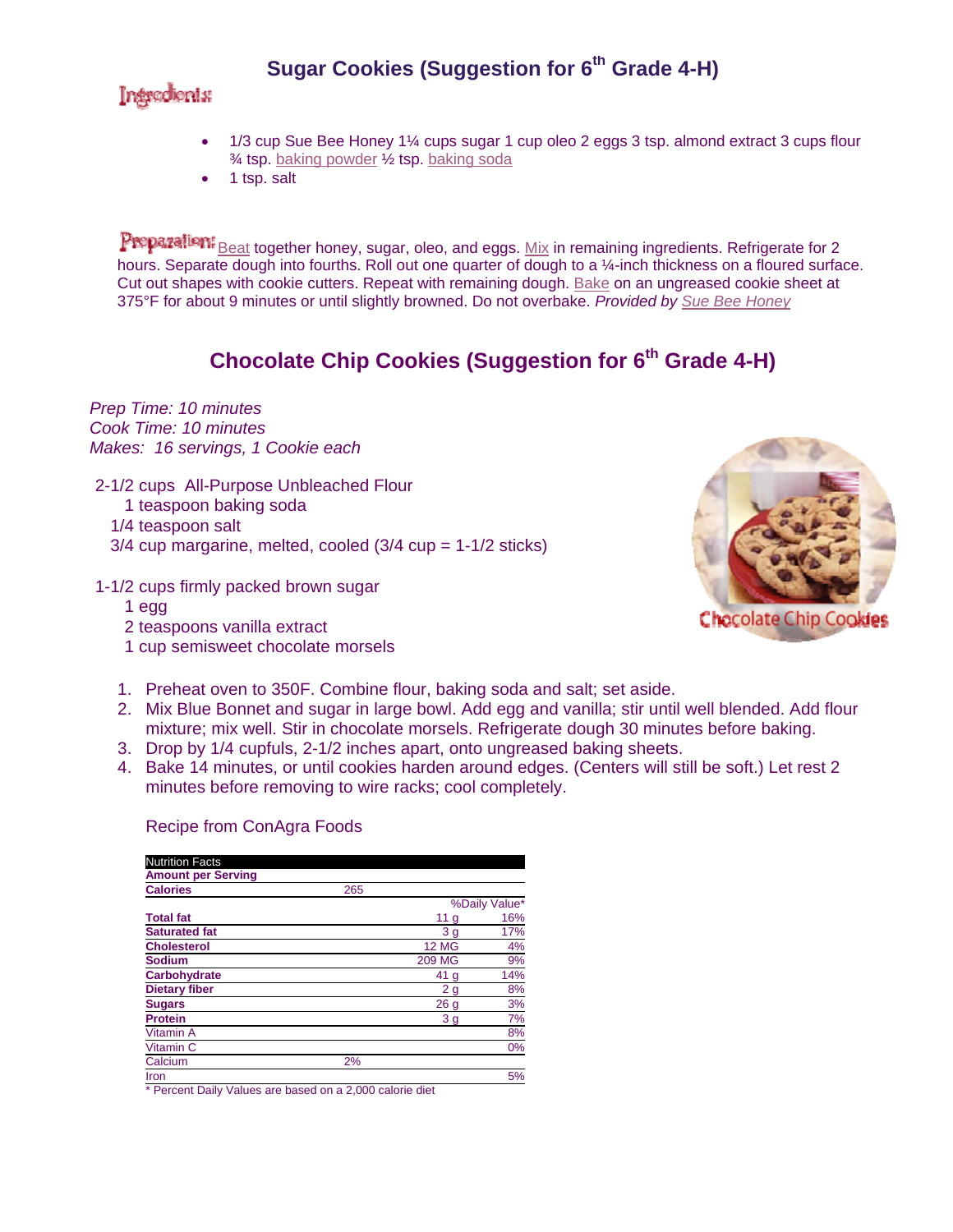# **Southern Cornbread (Suggestion for 4th Grade 4-H)**

#### **Ingredients**

No-Stick Cooking Spray

- 2 cups **Martha White**® Self-Rising White Corn Meal Mix
- 1 1/3 cups milk
- *OR 1 1/3 cups buttermilk*
- 1/4 cup Pure Vegetable Oil
- *OR 1/4 cup All-Vegetable Shortening, melted*
- 1 large egg

### **WARNING – be careful handling the hot pans – ask a parent to help!**

#### Preparation Directions

- 1. HEAT oven to 450ºF. Spray 8-inch ovenproof skillet or 8-inch square pan with no-stick cooking spray; or muffin tins. Place in oven to heat.
- 2. BEAT egg in medium bowl. Add all remaining ingredients; mix well. Pour batter into hot prepared pan.
- 3. BAKE 20 to 25 minutes or until golden brown.

**Prep Time: 10 min Cooking Time: 22 min Serving size: 8 servings**  *Recipe provided by Martha White.* 

### **Martha White "Hot Rize" Biscuits (Recipe Suggestion for County Fair)**

#### **Ingredients**

No-Stick Cooking Spray

- 2 cups **Martha White**® Self-Rising Flour
- 1/4 stick **Crisco**® Baking Sticks All-Vegetable Shortening
- OR 1/4 cup All-Vegetable Shortening
- 3/4 cup milk

#### Preparation Directions

- 1. HEAT oven to 450°F. Spray a cookie sheet lightly with no-stick cooking spray. Place flour in large bowl. Cut in shortening with pastry blender or fork until mixture resembles coarse crumbs. Add milk; stir with fork until soft dough forms and mixture begins to pull away from sides of bowl.
- 2. KNEAD dough on lightly floured surface just until smooth. Roll out dough to 1/2-inch thickness. Cut with floured 2-inch round cutter. Place biscuits with sides touching on prepared cookie sheet.
- 3. BAKE 10 to 12 minutes or until golden brown. Serve warm.

 **VARIATIONS:** OLD-FASHIONED BUTTERMILK BISCUITS: Substitute 3/4 cup plus 2 tablespoons buttermilk for milk; add 1/4 teaspoon baking soda to flour, if desired.

**Prep Time: 20 min Cooking Time: 11 min Serving size: 14 biscuits**  *Recipe from Martha White.*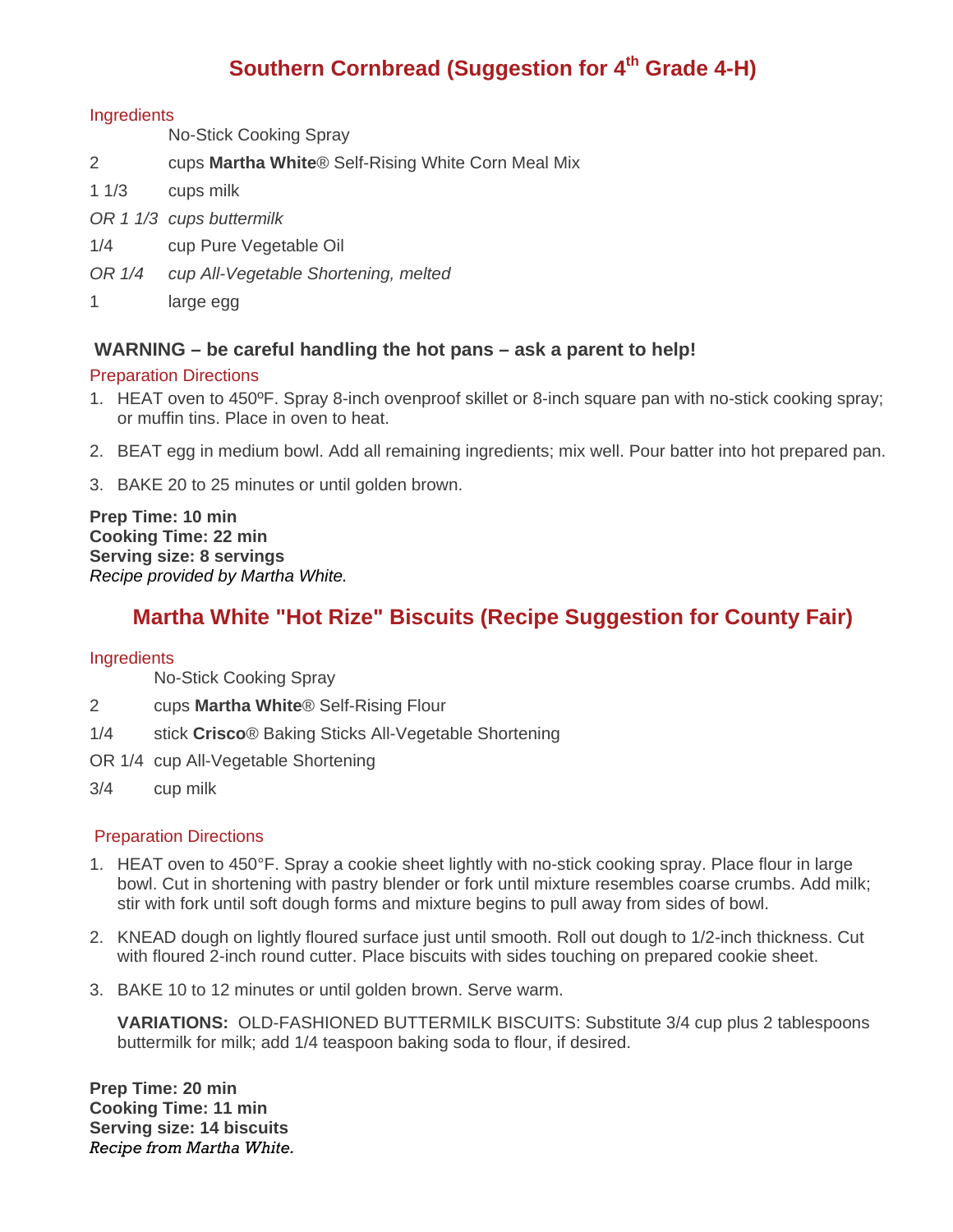### **Quick Banana-Nut Bread** (Suggestion for 7<sup>th</sup> Grade 4-H)

#### **Ingredients**

|      | <b>No-Stick Cooking Spray</b>                    |
|------|--------------------------------------------------|
| 11/2 | cups Martha White <sup>®</sup> Self-Rising Flour |
| 2/3  | cup sugar                                        |
| 1/2  | cup Crisco® Pure Vegetable Oil                   |
| 3    | tablespoons buttermilk or milk                   |
| 2    | large eggs, slightly beaten                      |
| 1    | cup mashed ripe bananas                          |
| 1/2  | cup chopped pecans                               |
|      |                                                  |

#### Preparation Directions

- 1. HEAT oven to 350°F. Spray bottom only of an 8 x 4-inch loaf pan. Combine flour and sugar in large bowl; mix well. Add oil, milk and eggs; blend well. Add banana and pecans; stir just until blended. Pour into prepared pan.
- 2. BAKE 60 to 65 minutes or until top is deep golden brown and toothpick inserted in center comes out clean. Cool in pan 15 minutes. Remove from pan; place on wire rack. Cool 1 hour or until completely cooled.

**Prep Time: 15 min Cooking Time: 1 hrs Serving size: 1 loaf**  *Recipe from Martha White.* 

### **Zucchini Nut Bread** (Suggestion for 7<sup>th</sup> Grade 4-H)

#### **Ingredients**

- **Crisco**® Flour No-Stick Spray
- 2 cups **Martha White**® All-Purpose Flour
- 1 cup sugar
- 2 teaspoons baking powder
- 1 teaspoon salt
- 3 teaspoons ground cinnamon
- 3 large eggs
- 2 cups grated unpeeled zucchini
- 3/4 cup **Crisco**® Pure Vegetable Oil
- 1 tablespoon vanilla extract
- 1 cup chopped walnuts

#### Preparation Directions

- 1. HEAT oven to 325°F. Coat a 9 x 5-inch loaf pan lightly with flour no-stick baking spray. Combine flour, sugar, baking powder, salt and cinnamon in large bowl. Mix well.
- 2. BEAT eggs in small bowl. Add zucchini, oil and vanilla. Blend well. Stir in flour mixture just until moistened. Stir in nuts. Pour into prepared pan.
- 3. BAKE 60 to 65 minutes or until toothpick inserted in center comes out clean. Cool in pan 10 minutes. Remove from pan. Place on wire rack. Cool 1 hour or until completely cooled.

**Prep Time: 20 min Cooking Time: 1 hrs Serving size: 1 loaf**  *Recipe from Martha White.*